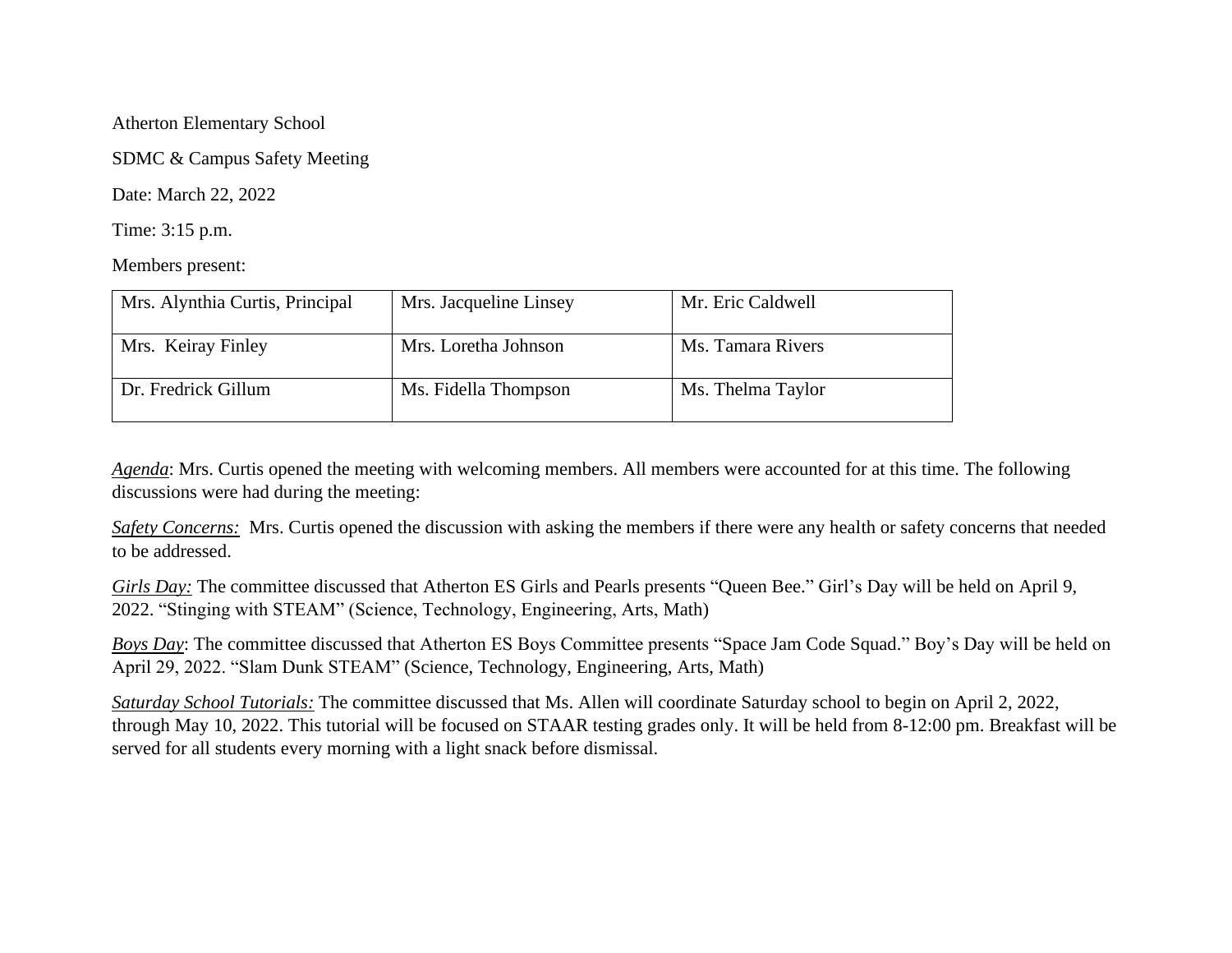*Really Great Reading:* The committee discussed that Ms. Thompson has distributed the Teacher's Guides, Student Workbooks, and Student Kits to all teacher's classrooms. RGR can be accessed on CLEVER for students and teachers. Teachers will need to complete the Implementation Training. Anyone with questions may contact Ms. Thompson.

*STAAR Testing:* The committee discussed that STAAR testing will be held on May 10, 2022, for Math; May 11, 2022, for Reading; May 12, 2022, for 5<sup>th</sup> Grade Science, and May 13, 2022, for all make-up testing. Ms. Charles also informed the committee that this will be the last year for paper-based testing.

*HB4545:* Mrs. Curtis discussed with the committee that Ms. Charles wanted to revisit the W.I.N. time. All students in 4<sup>th</sup> and 5<sup>th</sup> grade are required to have 60 minutes of intervention. It is imperative that teachers ensure the W.I.N. time of 7:30-8:30 is being used towards that intervention.

*CANVAS*: The committee discussed that Ms. Dobbins explained that the district will be removing the HUB Learning Management System and replacing it with CANVAS. The district is offering a five-parts learning training for the new system. The training may be access through One Source. It is currently being held on Tuesdays and Thursdays.

*Barbara Bush Book Distribution:* Mrs. Curtis discussed with the committee that on March 24, 2022, the Barbara Bush Houston Literacy Foundation along with the Houston Astros Foundation and Reliant will be on campus to distribute books to all the students from 7:30-10:00 am for their 'My Home Library." Classrooms in 1rst through 3<sup>rd</sup> grade students will also have a read-aloud from one of the volunteers.

Computers: The committee discussed that Mr. Curry was concerned with procuring bulbs for the Smartboards in the classroom. Mrs. Curtis is looking into getting bulbs ordered for the campus. Mr. Curry also addressed that the school does not have any replacement computers. He is seeing decals, missing keys, and broken screens on computers that the students are using. Teachers are asked to be mindful of how the students are treating the devices. Mrs. Franklin is requesting laptops for the kindergarten students versus iPad to ensure a better performance and more compatible resources on the HUB.

*Campus Issues/Concerns:* The committee opened the floor for any issues or concerns at this time. Mrs. Finley addressed that the "Uniform Policy' will be 100% compliancy. Any student not in uniform will be sent to the front office. She also discussed with the committee the importance of supervising all students especially during transitions in the hallway (i.e., restroom, lunch, ancillary, or dismissal). Mrs. Curtis discussed with the committee the importance of staff being on time for work. Any tardiness creates a delay in learning for our students. Staff is reminded to be compliant with their scheduled time to report to duty.

*Questions/Answers:* Mrs. Curtis opened the floor for any questions from the committee.